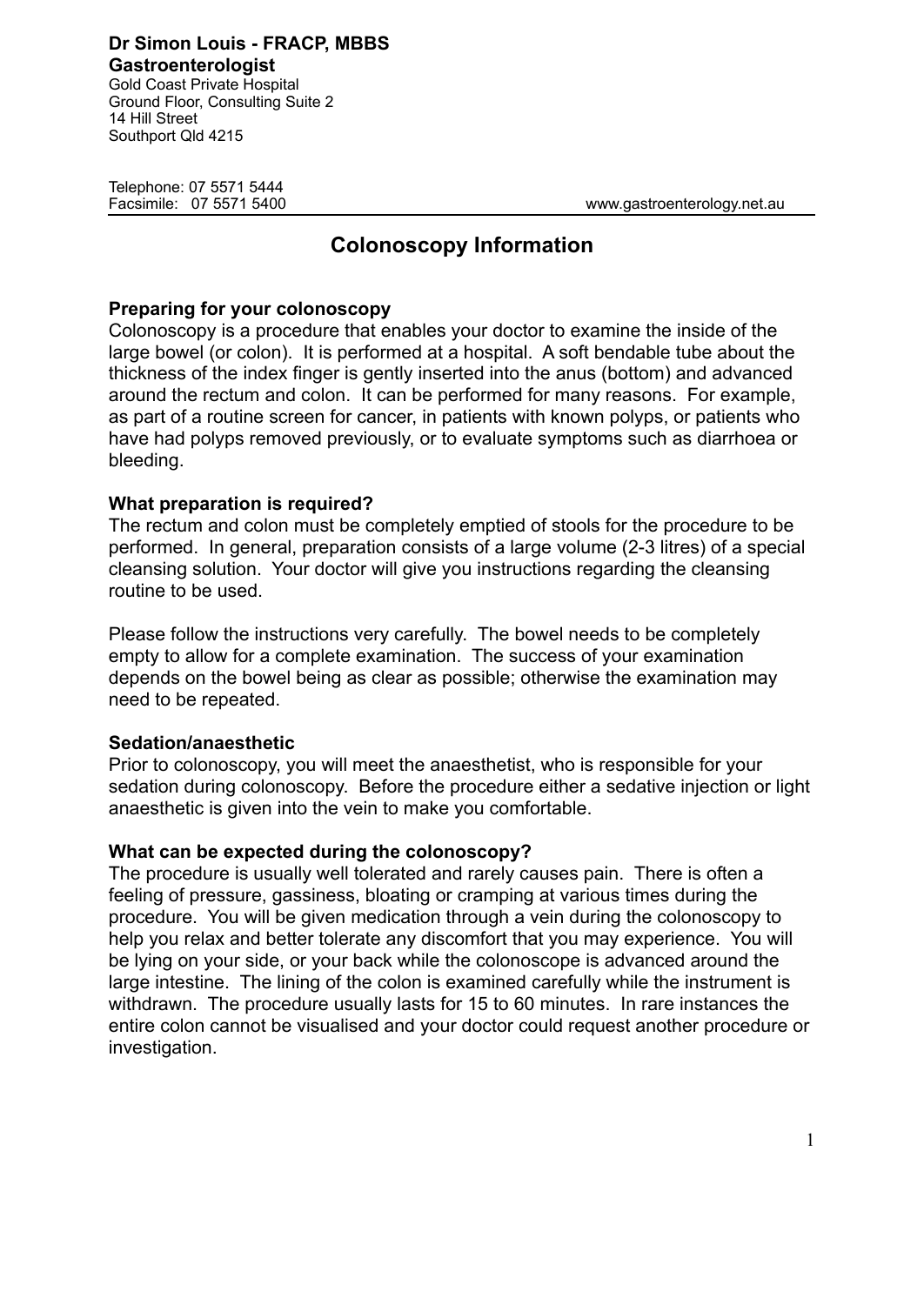# **What if colonoscopy shows an abnormality?**

If your doctor sees an area that needs a more detailed evaluation, a biopsy may be obtained and submitted to a laboratory for analysis. This is done by placing a special instrument through the colonoscope to sample the lining of the colon. Polyps are generally removed. The majority of polyps are benign (non-cancerous), but your doctor cannot always tell that by the outer appearance alone. They can be removed by a wire loop (snare), occasionally using heat to help with the process. It may take your doctor more than one colonoscopy to do this if there are numerous polyps, or they are very large. Removal of polyps is a very effective means of reducing the risk of bowel cancer in the future.

### **What complications can occur with colonoscopy?**

Firstly, it is important to be aware that there are risks associated with not having the procedure, eg missed diagnosis, including cancer.

Minor side effects include:-

- (1) Intolerance of bowel preparation (dizziness, vomiting, headaches)
- (2) Minor discomfort, or soreness around the anus.
- (3) Temporary drowsiness after the procedure, which is due to the sedation given.

Serious complications are rare at less than one in a thousand examinations and include:-

- (1) Perforation (making hole in the bowel). Surgery may be required to repair the perforation.
- (2) Major bleeding from the bowel (as a result of polyps being removed). Very rarely blood transfusion or surgery is required for this complication.
- (3) Injury to the spleen, which may require surgery.

Polyps or cancer can be missed. The risks are higher if your bowel is not cleaned properly. It is important that you follow the instructions to clear your bowel before the procedure.

Complications of sedation are uncommon and are usually avoided by administering oxygen during the procedure and monitoring oxygen levels in the blood. Rarely however, in patients with severe cardiac or respiratory disorders serious sedation reactions can occur. Pneumonia (caused by vomit going down the lungs), is a rare complication of sedation.

A number of rare side effects can occur with any endoscopic procedure. Death is a remote possibility with any interventional procedure. If you wish to have full details of rare complications please arrange a consultation with Dr Simon Louis prior to the colonoscopy.